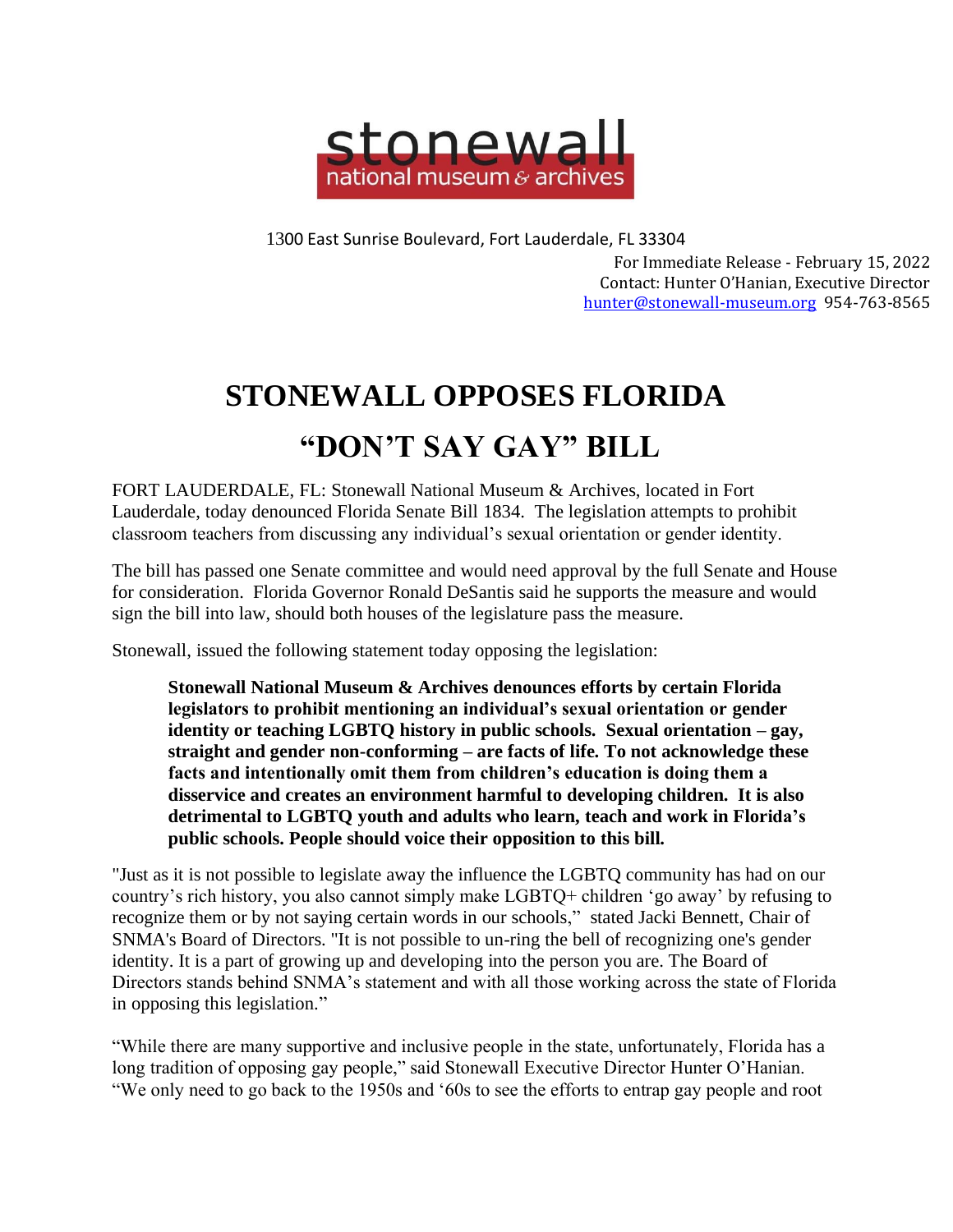them out from the state colleges which lead to the [Johns Committee Report.](https://ufdc.ufl.edu/UF00004805/00001) Thankfully that was roundly vilified by nearly everyone – both conservative and liberal."

"We can also look at the efforts of [Anita Bryant](https://guides.ucf.edu/glbtq/anitabryant) and the 'Save Our Children" committee who tried to stop efforts in Miami-Dade county to offer equal protection to the LGBTQ community in the 1970s. That effort also failed."

"What is sad about this current effort," said O'Hanian, "is that yet again, children are being used to pursue a particular anti-gay agenda. It has failed in the past, and I predict it will fail again. Gay history is American history. Ignoring it will not erase the fact that it happened."

An independent, non-profit educational entity, Stonewall was founded in 1973 and is one of the largest LGBTQ libraries and archives in the United States housing more than 28,000 books [Search Catalog](http://stonewall.dnsalias.org/) and 6 million pages of archival materials from 1950 to the present. [Search](https://stonewall-museum.org/wp-content/uploads/SNMA-Subject-Topic-Finding-Aid_10.19.2021.docx.pdf)  [Archive Finding Aid](https://stonewall-museum.org/wp-content/uploads/SNMA-Subject-Topic-Finding-Aid_10.19.2021.docx.pdf)

Stonewall currently offers the following resources to parents, educators, and interested individuals:

- *[In Plain Sight](https://www.stonewallnma.org/)* (StonewallNMA.org) Funded by the Florida Humanities Council, it is the largest known web-based platform of LGBTQ history. Topics include AIDS/HIV, Arts, Business, Film & Theatre, Literature, Memorials & Monuments, Milestones, Music, Sports, and Theatre & Dance.
- LGBTO Study Aids on the following topics drawn from Stonewall's Library: Art [History](https://stonewall-museum.org/wp-content/uploads/SNMA-Library-Art-History.pdf) Asian and Asian [American](https://stonewall-museum.org/wp-content/uploads/SNMA-Library-Asian.pdf) Writing Black Cultural [Criticism](https://stonewall-museum.org/wp-content/uploads/SNMA-Library-Black-Queer-Cultural-Criticism.pdf) Black Queer [Novels](https://stonewall-museum.org/wp-content/uploads/SNMA-Library-Black-Queer-Novels.pdf) Black Queer [Poetry](https://stonewall-museum.org/wp-content/uploads/SNMA-Library-Black-Queer-Poetry.pdf) **[Broadway](https://stonewall-museum.org/wp-content/uploads/SNMA-Library-Broadway.pdf)** [Catholic](https://stonewall-museum.org/wp-content/uploads/SNMA-Library-Catholic.pdf) Church **[Comics](https://stonewall-museum.org/wp-content/uploads/SNMA-Library-Comics.pdf)** [Dance](https://stonewall-museum.org/wp-content/uploads/SNMA-Library-Dance.pdf) **[Disco](https://stonewall-museum.org/wp-content/uploads/SNMA-Library-Disco-1.pdf)** [Drag](https://stonewall-museum.org/wp-content/uploads/SNMA-Library-Drag.pdf) Gardens, Farms, and [Environment](https://stonewall-museum.org/wp-content/uploads/SNMA-Library-Nature-1.pdf) [HIV/AIDS](https://stonewall-museum.org/wp-content/uploads/SNMA-Library-HIV-AIDS.pdf) [Immigration](https://stonewall-museum.org/wp-content/uploads/SNMA-Library-Queers-Across-Borders.pdf) Jewish [Writing](https://stonewall-museum.org/wp-content/uploads/SNMA-Library-Jewish.pdf) [Latinx](https://stonewall-museum.org/wp-content/uploads/SNMA-Library-Latinx.pdf) **[Military](https://stonewall-museum.org/wp-content/uploads/SNMA-Library-Military.pdf)** [Mental](https://stonewall-museum.org/wp-content/uploads/SNMA-Library-Mental-Health.pdf) Health **[Mormonism](https://stonewall-museum.org/wp-content/uploads/SNMA-Library-Mormonism.pdf) [Photography](https://stonewall-museum.org/wp-content/uploads/SNMA-Library-Queer-Photography.pdf)** [Pride](https://stonewall-museum.org/wp-content/uploads/SNMA-Library-Pride.pdf) Prison [Stories](https://stonewall-museum.org/wp-content/uploads/SNMA-Library-Prison-Stories-1.pdf)